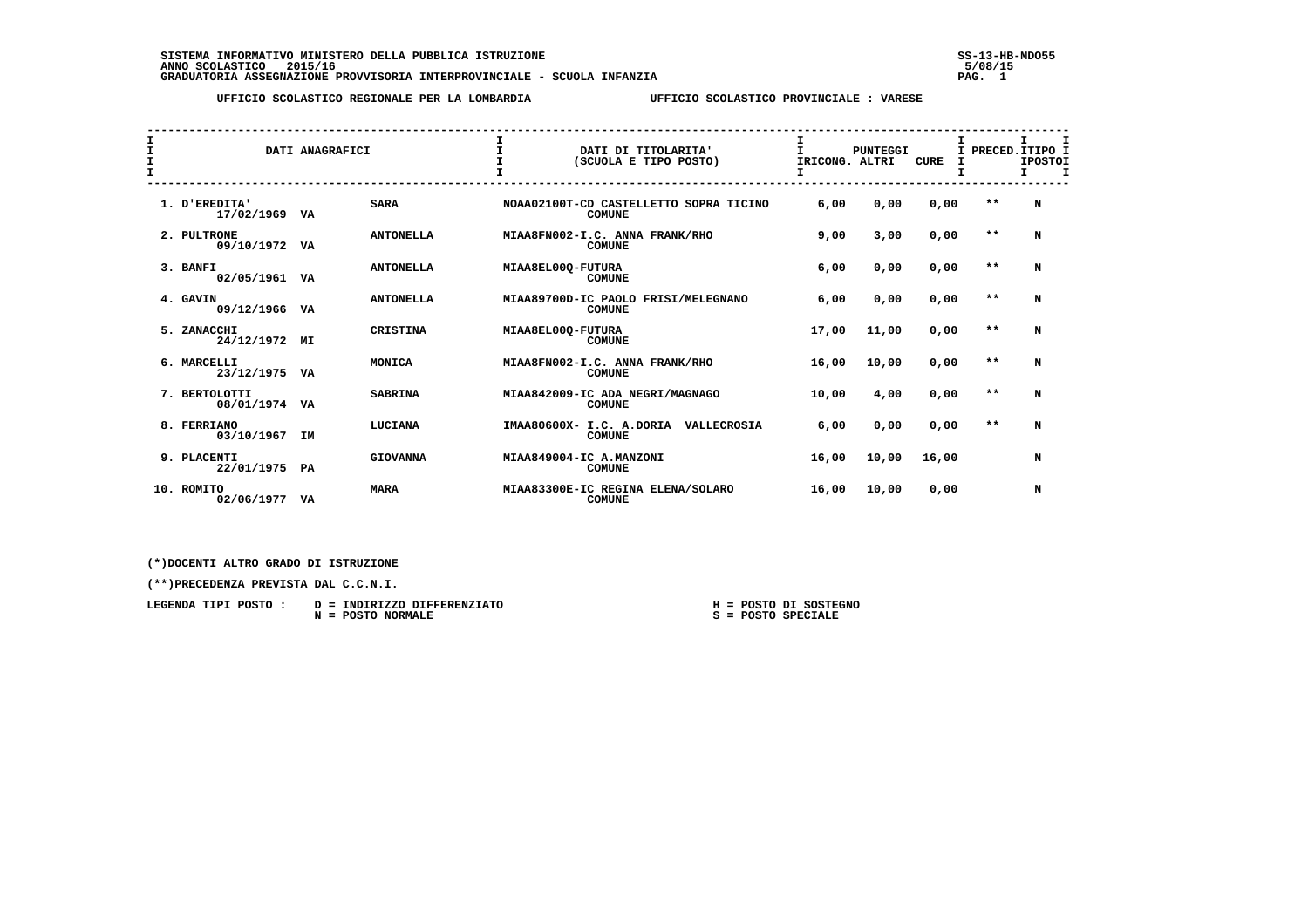## **UFFICIO SCOLASTICO REGIONALE PER LA LOMBARDIA UFFICIO SCOLASTICO PROVINCIALE : VARESE**

| I<br>$\mathbf{I}$<br>$\mathbf{I}$ |                               | DATI ANAGRAFICI |                     | $\mathbf{I}$         | DATI DI TITOLARITA'<br>(SCUOLA E TIPO POSTO)            | I.<br>IRICONG. ALTRI | <b>PUNTEGGI</b> | <b>CURE</b> | т<br>I | I.<br>I PRECED. ITIPO I<br><b>IPOSTOI</b><br>$\mathbf I$<br>I. |
|-----------------------------------|-------------------------------|-----------------|---------------------|----------------------|---------------------------------------------------------|----------------------|-----------------|-------------|--------|----------------------------------------------------------------|
|                                   | 11. ZENDALI<br>02/09/1976 VA  |                 | <b>MICHELA</b>      |                      | MIAA8GD00R-I.C. EZIO FRANCESCHINI/RHO<br><b>COMUNE</b>  | 15,00                | 9,00            | 0,00        |        | N                                                              |
|                                   | 12. OSSOLA<br>20/04/1978 VA   |                 | <b>BRUNA</b>        | MIAA8A9008-G. RODARI | <b>COMUNE</b>                                           | 13,00                | 7,00            | 0,00        |        | N                                                              |
|                                   | 13. LIPANI<br>05/10/1979 VA   |                 | <b>ANITA</b>        |                      | COAA83500A-I.C. LOMAZZO<br><b>COMUNE</b>                | 13,00                | 7,00            | 0,00        |        | N                                                              |
|                                   | 14. CRESTANI<br>08/11/1967 VA |                 | <b>STEFANIA</b>     |                      | FIAA83400Q-ROSSELLA CASINI<br><b>COMUNE</b>             | 12,00                | 6,00            | 0,00        |        | N                                                              |
|                                   | 15. PALAZZO<br>25/03/1963 VA  |                 | SONIA               |                      | MIAA83300E-IC REGINA ELENA/SOLARO<br><b>COMUNE</b>      | 9,00                 | 3,00            | 0,00        |        | N                                                              |
|                                   | 16. CARACCIOLO<br>02/04/1965  | CS              | <b>PAOLA</b>        |                      | MIAA85200X-IC A.MANZONI LEGNANO<br><b>COMUNE</b>        | 9,00                 | 3,00            | 0,00        |        | N                                                              |
|                                   | 17. VIZZA<br>03/04/1969       | KR              | CAROLINA            |                      | MIAA8GD00R-I.C. EZIO FRANCESCHINI/RHO<br><b>COMUNE</b>  | 9,00                 | 3,00            | 0,00        |        | N                                                              |
|                                   | 18. D'AMBROSIO<br>06/08/1961  | VA              | <b>MARIA SILVIA</b> |                      | MIAA8D9004-I.C.S. BONVESIN DE LA RIVA<br><b>COMUNE</b>  | 6,00                 | 0,00            | 0,00        |        | N                                                              |
|                                   | 19. GIANELLI<br>13/06/1964 SO |                 | CINZIA              |                      | MNAA80800A-I.C. CASTIGLIONE STIVIERE 1<br><b>COMUNE</b> | 6,00                 | 0,00            | 0,00        |        | N                                                              |
|                                   | 20. GALLI<br>09/02/1967 VA    |                 | <b>PAOLA</b>        |                      | MIAA85200X-IC A.MANZONI LEGNANO<br><b>COMUNE</b>        | 6,00                 | 0,00            | 0,00        |        | N                                                              |

 **(\*)DOCENTI ALTRO GRADO DI ISTRUZIONE**

 **(\*\*)PRECEDENZA PREVISTA DAL C.C.N.I.**

| LEGENDA TIPI POSTO: | D = INDIRIZZO DIFFERENZIATO |  | H = POSTO DI SOSTEGNO |
|---------------------|-----------------------------|--|-----------------------|
|                     | N = POSTO NORMALE           |  | $S = POSTO SPECIALE$  |